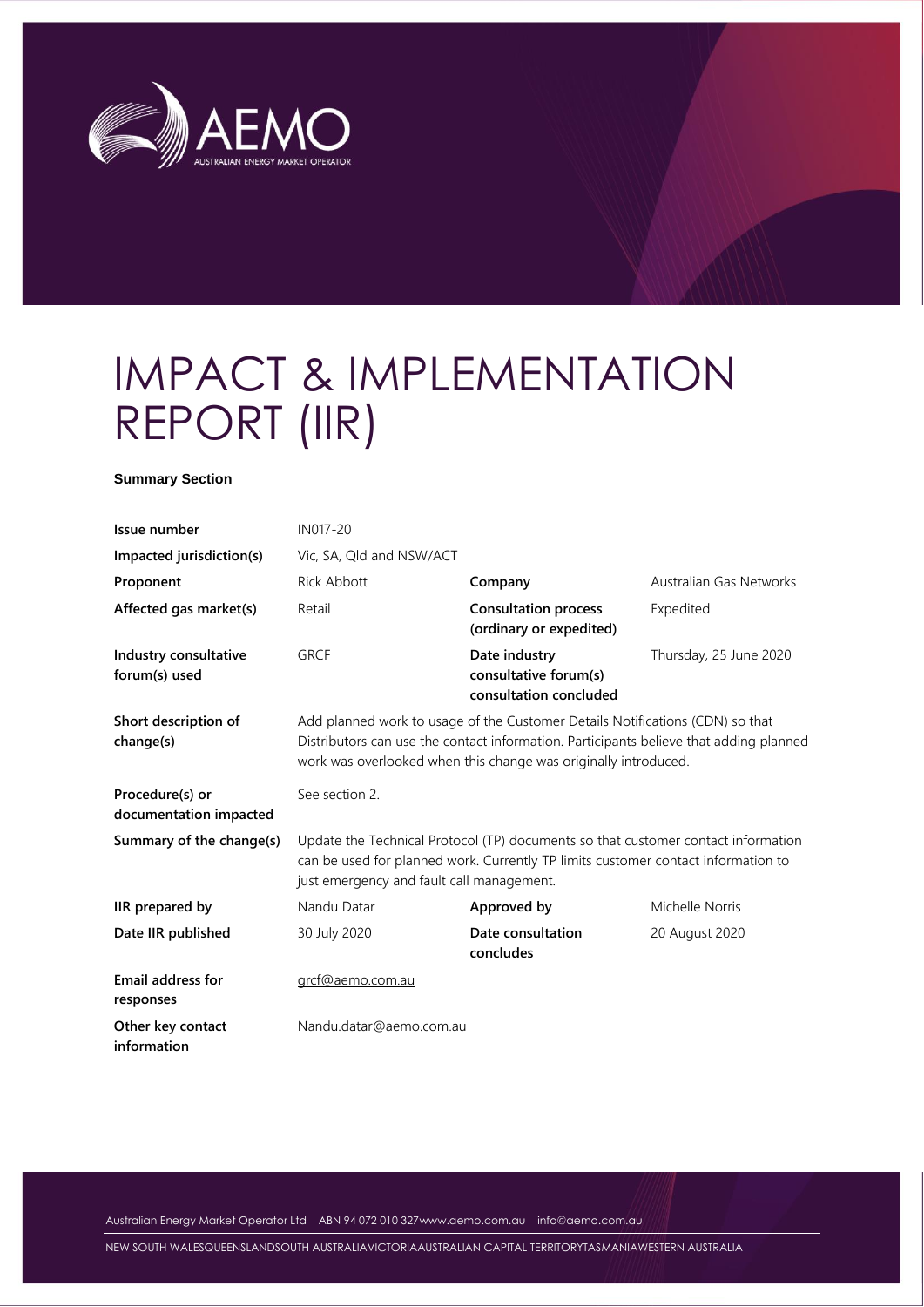

# **IMPACT & IMPLEMENTATION REPORT – DETAILED REPORT SECTION**

# **CRITICAL EXAMINATION OF PROPOSAL**

#### **1. DESCRIPTION OF ISSUE**

At the June 2020 Gas Retail Consultative Forum (GRCF) meeting, Australian Gas Networks (AGN) tabled a paper that proposed the Network Operator use the customer information they currently receive from the Retailers via the existing CustomerDetailsNotification (CDN) to contact the customer about future planned works such as meter replacement or mains replacement.

AEMO advised that the current usage of the existing CDN transaction as described in the east coast technical protocols, limits the use of customer information to just emergency and fault calls. Participants discussed the issue and formed an opinion that the planned work appears to have been overlooked as a usage criterion for customer information when the CDN transaction was originally introduced. Participants also noted that if this oversight remained within the technical protocol it will continue to impact the proper operation of the market. See Section 4 of this Impact and Implementation Report (IIR) for further details on these impacts.

AEMO has decided to prepare this IIR recommending that 'planned work' form part of customer information usage criteria when a Network Operator receives a CDN transaction, in addition to emergency and fault calls (refer to Attachment A for further details). AEMO has taken this decision based on feedback from participants at the GRCF meeting about the planned work criteria being overlooked as a usage requirement for the CDN transaction when this transaction was originally introduced, and the effect this issue may have in terms of the proper operation on the market.

If any participant feels that it has a different perspective regarding any of the matters raised in this or other sections of the IIR, please use the response template provided in Attachment B to raise such matters.

Submissions to this IIR close COB (AEDT) 20 August 2020 and should be emailed to [grcf@aemo.com.au.](mailto:grcf@aemo.com.au) 

#### **2. REFERENCE DOCUMENTATION**

The following documents are referenced in this IIR:

- Participant Build Pack 1 (PBP1) Process Flow Table of Transactions V3.5
- Participant Build Pack 3 (PBP3) B2B System Interface Definitions V3.6
- Gas Interface Protocol (Victoria) V21.0
- Gas Interface Protocol (Queensland) V20.0
- FRC B2B System Interface Definitions V4.6
- Specification Pack Usage Guide V8.1

#### **3. OVERVIEW OF CHANGES**

The following provides an overview of proposed changes to TP documents:

- Participant Build Pack 1 (PBP1) Process Flow Table of Transactions (Transaction T70 and T71):
	- Amend the column 'Purpose' against 'Ref No' 70 and 71 to include the text 'planned work'.
- Participant Build Pack 3 (PBP3) B2B System Interface Definitions: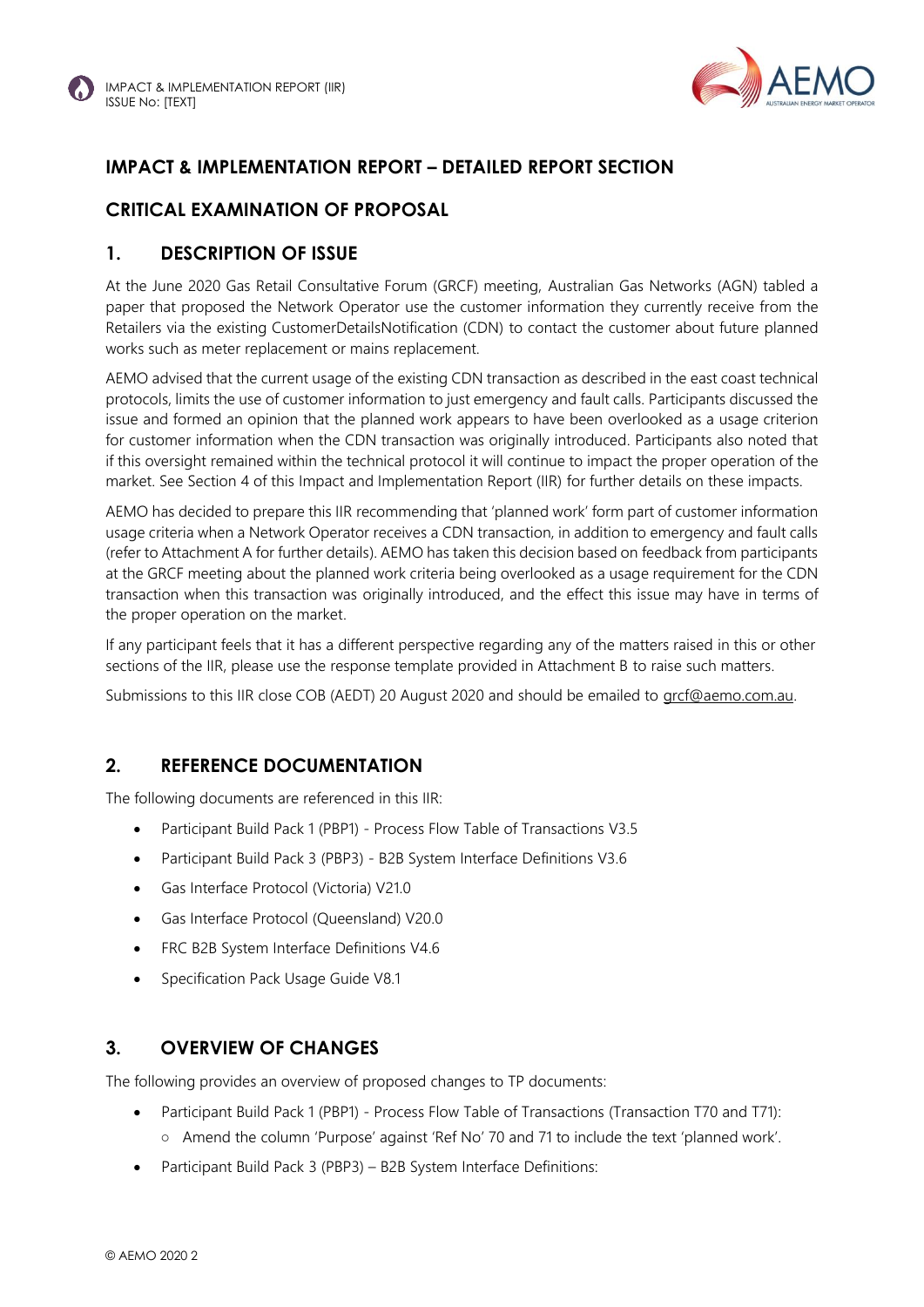



- Amend 'Section 4.6.1 Overview' to include the text 'planned work'.
- Gas Interface Protocol (Victoria) Artefacts table:
	- Amend version number against Participant Build Pack 1 to '3.6'.
	- Amend version number against Participant Build Pack 3 to '3.7'.
- Gas Interface Protocol (Queensland) Artefacts table:
	- Amend version number against Participant Build Pack 1 to '3.6'.
	- Amend version number against Participant Build Pack 3 to '3.7'.
- FRC B2B System Interface Definitions:
	- Amend 'Section 4.6.1 Overview' to include the text 'planned work'.
- Specification Pack Usage Guide:
	- Amend version number against '1. Usage Guidelines' to '8.2'.
	- Amend version number against '3. B2B System Interface Definitions' to '4.7'.

Attachment A provides the full details of the proposed changes to the TP documents.

#### **4. LIKELY IMPLEMENTATION EFFECTS AND REQUIREMENTS**

From the discussion that took place at the June GRCF meeting, AEMO is of the view there are no negative implementation effects on participants.

If the changes do not proceed, it will mean that Network Operators will need to continue with, or revert to, using the existing operational customer communications practices such as using a letter drop addressed to "The Householder", which are considered by some customers as junk mail and may be discarded.

### **5. OVERALL COST AND BENEFITS**

As noted in section 8 of this IIR, the proposed changes represent a documentation change only and therefore AEMO envisages there will be minimal costs for participant to implement this change.

In terms of benefits, Participants have indicated that the proposed changes will contribute to the proper operation of the market as it was originally intended to do when the CDN transaction first became operative.

#### **6. MAGNITUDE OF THE CHANGES**

Because the proposed changes represent documentation changes only, AEMO is of the view that the order of magnitude of these changes is 'non-material'.

#### **7. AEMO'S PRELIMINARY ASSESSMENT OF THE PROPOSAL'S COMPLIANCE WITH SECTION 135EB:**

Consistency with the NGL and NGR

AEMO's view is that the proposed change is consistent with the National Gas Law (NGL) and the National Gas Rules (NGR). The proposed changes also promote consistency across four jurisdictions.

#### National Gas Objective

"*to promote efficient investment in, and efficient operation and use of, natural gas services for the long-term*  interests of consumers of natural gas with respect to price, quality, safety, reliability and security of supply of *natural gas.*"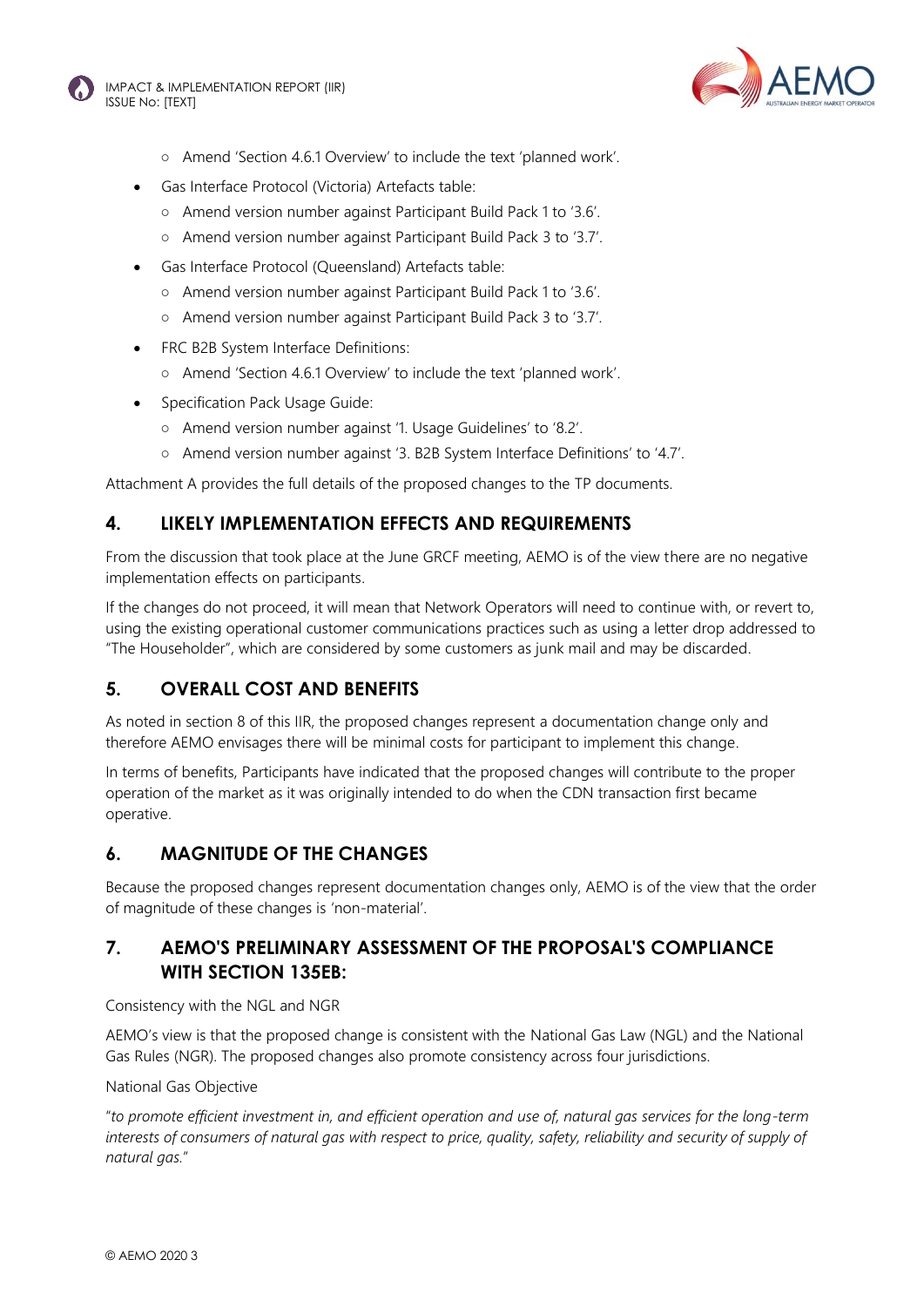



It is AEMO's view that the benefits from proposed changes described in the IIR promotes efficient operation of natural gas services for the long-term interests of consumers with respect to safety, reliability and security of supply of natural gas.

Applicable Access Arrangements

AEMO's view is that the proposed change is not in conflict with existing Access Arrangements.

## **8. CONSULTATION FORUM OUTCOMES**

As noted in section 1, the GRCF raised concerns about planned work being overlooked as a usage requirement for customer information when the CDN transaction was originally introduced. GRCF participants have indicated that with this provision missing from the TP, proper operation of the market was being jeopardised.

All participants that were present at the June GRCF meeting were in support of the notion that this was a documentation change only and that the oversight of the exclusion of the ability to use the CDN transaction for non-urgent matters, could be corrected by adding the words "planed work" to the criteria.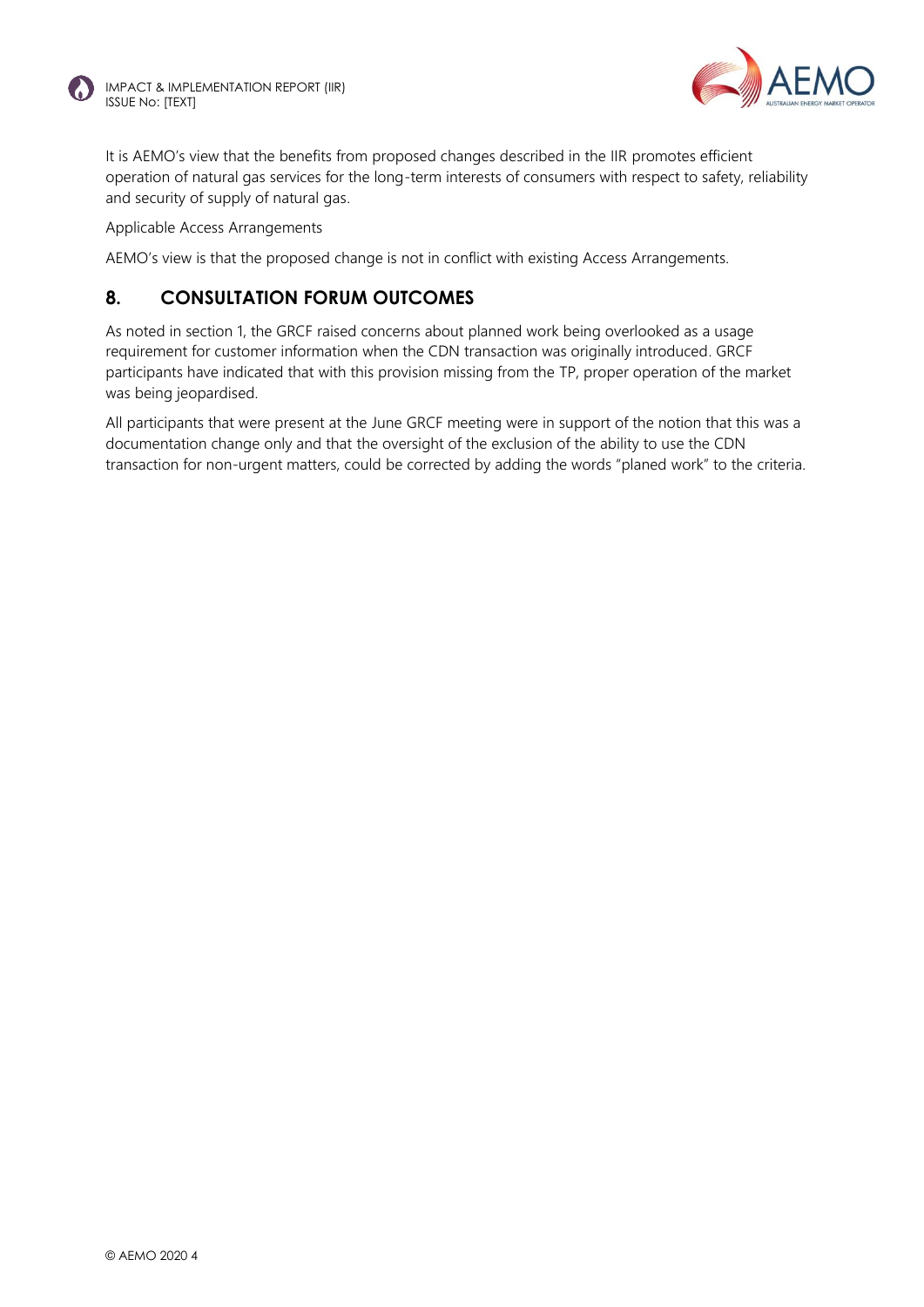

# **IMPACT & IMPLEMENTATION REPORT – RECOMMENDATION(S)**

## **9. SHOULD THE PROPOSED PROCEDURES BE MADE?**

AEMO recommends making the changes proposed in Attachment A.

# **10. PROPOSED TIMELINES**

Subject to all necessary approvals, AEMO is targeting to implement this initiative on 30 September 2020. In order to achieve this timeline, AEMO proposes the following key milestones:

- Issue IIR for consultation on 30 July 2020.
- Submissions on IIR close 20 August 2020.
- AEMO decision on 8 September 2020.
- Effective date 30 September 2020.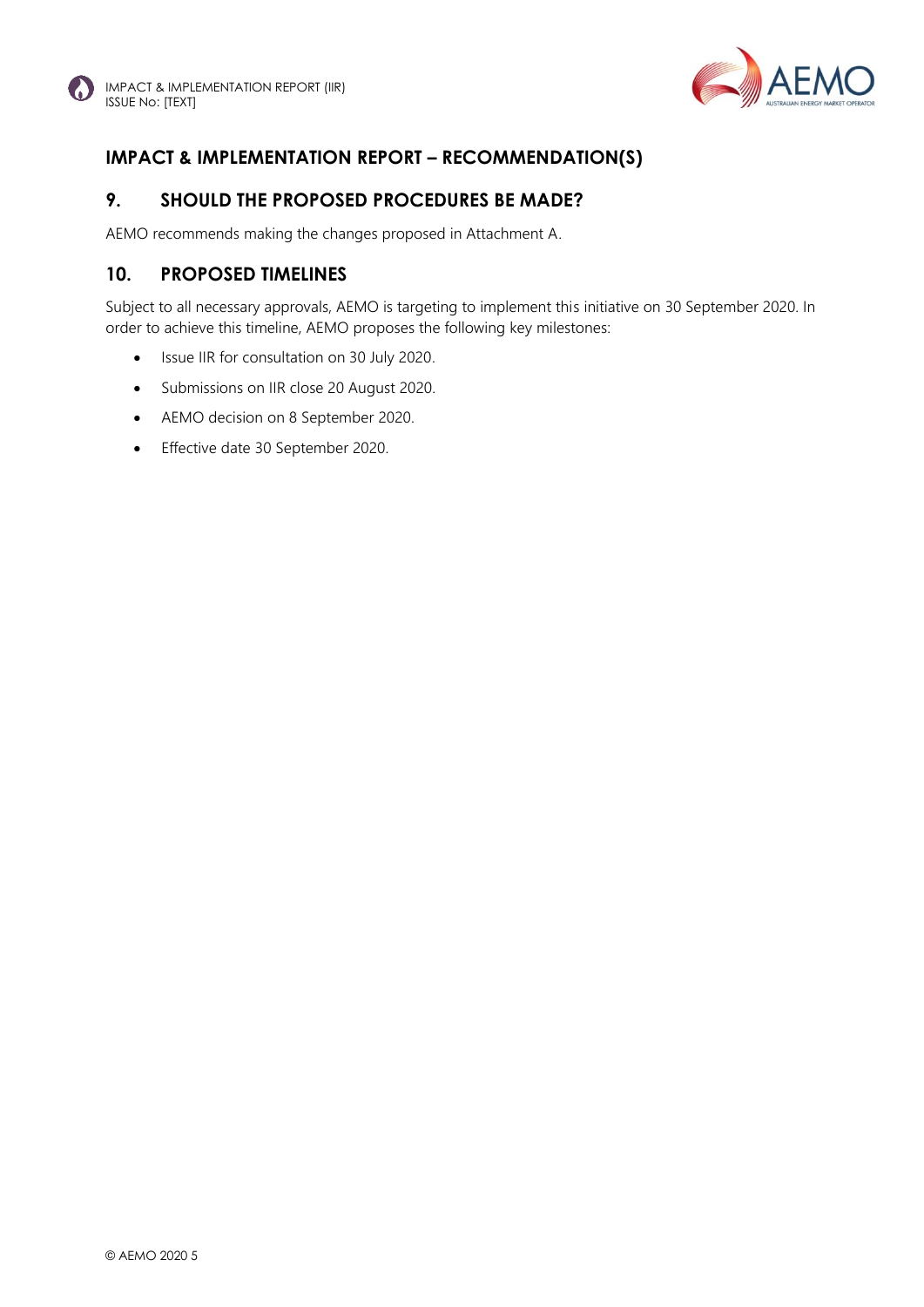



# **ATTACHMENT A – DOCUMENTATION CHANGES (SEE SECTION 3)**

Blue represents additions Red and strikeout represents deletions – Marked up changes.

#### Victoria:

Participant Build Pack 1 (PBP1) - Process Flow Table of Transactions (Transaction T70 and T71)

| Ref No X Ref Basic, | Interval or<br><b>Both</b> | <b>GIP</b><br>NON-<br><b>GIP</b> | Category                                              | <b>Procedure Ref</b>            | <b>Comment in ref to</b><br>procedure | Process Map PBP2&3<br>ID | <b>Inter Defin</b><br>ref | <b>Trans Type</b>                                                              | Trigger                                                                                                                               | From            | <b>To</b>          | <b>Purpose</b>                                                                                                                                                                        |
|---------------------|----------------------------|----------------------------------|-------------------------------------------------------|---------------------------------|---------------------------------------|--------------------------|---------------------------|--------------------------------------------------------------------------------|---------------------------------------------------------------------------------------------------------------------------------------|-----------------|--------------------|---------------------------------------------------------------------------------------------------------------------------------------------------------------------------------------|
| 70                  | <b>Both</b>                | GIP                              | <b>4.Basic Meter</b><br><b>Route and Site</b><br>Info | <b>No Procedure</b><br>required |                                       | $3.2$ (c)-3.6            |                           | <b>Amend</b><br><b>Customer</b><br><b>Contact Details</b>                      | <b>Change to</b><br><b>Customer</b><br><b>Contact</b><br><b>Details</b> (eg<br><b>Fred Drakes</b><br>now<br><b>Vasbert</b><br>Drakes) | <b>Retailer</b> | <b>Distributor</b> | <b>Provide customer contact</b><br>information to DB's for<br>planned work, emergency<br>and fault call management                                                                    |
| 71                  | <b>Both</b>                | <b>GIP</b>                       | <b>4.Basic Meter</b><br><b>Route and Site</b><br>Info | <b>No Procedure</b><br>required |                                       |                          |                           | Amend<br><b>Customer</b><br><b>Contact Details</b><br>(six monthly<br>refresh) | <b>Change to</b><br><b>Customer</b><br><b>Contact</b><br><b>Details (eg</b><br><b>Fred Drakes</b><br>now<br><b>Vasbert</b><br>Drakes) | <b>Retailer</b> | <b>Distributor</b> | <b>Provide customer contact</b><br>information to DB's for<br>planned work, emergency<br>and fault call management.<br><b>Used to Synchronise</b><br><b>Customer Contact Details.</b> |

Participant Build Pack 3 (PBP3) - B2B System Interface Definition

#### $4.6$ **Customer Details Information**

#### 4.6.1 Overview

Changes to Customer Details information is initiated by the Retailer and sent to the Distributor to maintain the most up to date Customer Contact Information. The Distributor uses this information to support contact management in relation to planned works, emergency and fault calls.

The following table shows the Customer Details aseXML transaction and the corresponding transactions from the Table of Transactions.

| ASEXML TRANSACTION          | TABLE OF TRANSACTIONS |                           |  |
|-----------------------------|-----------------------|---------------------------|--|
| <b>Transaction Name</b>     |                       | Ref No   Transaction Type |  |
| CustomerDetailsNotification | 70                    | Amend Customer Details    |  |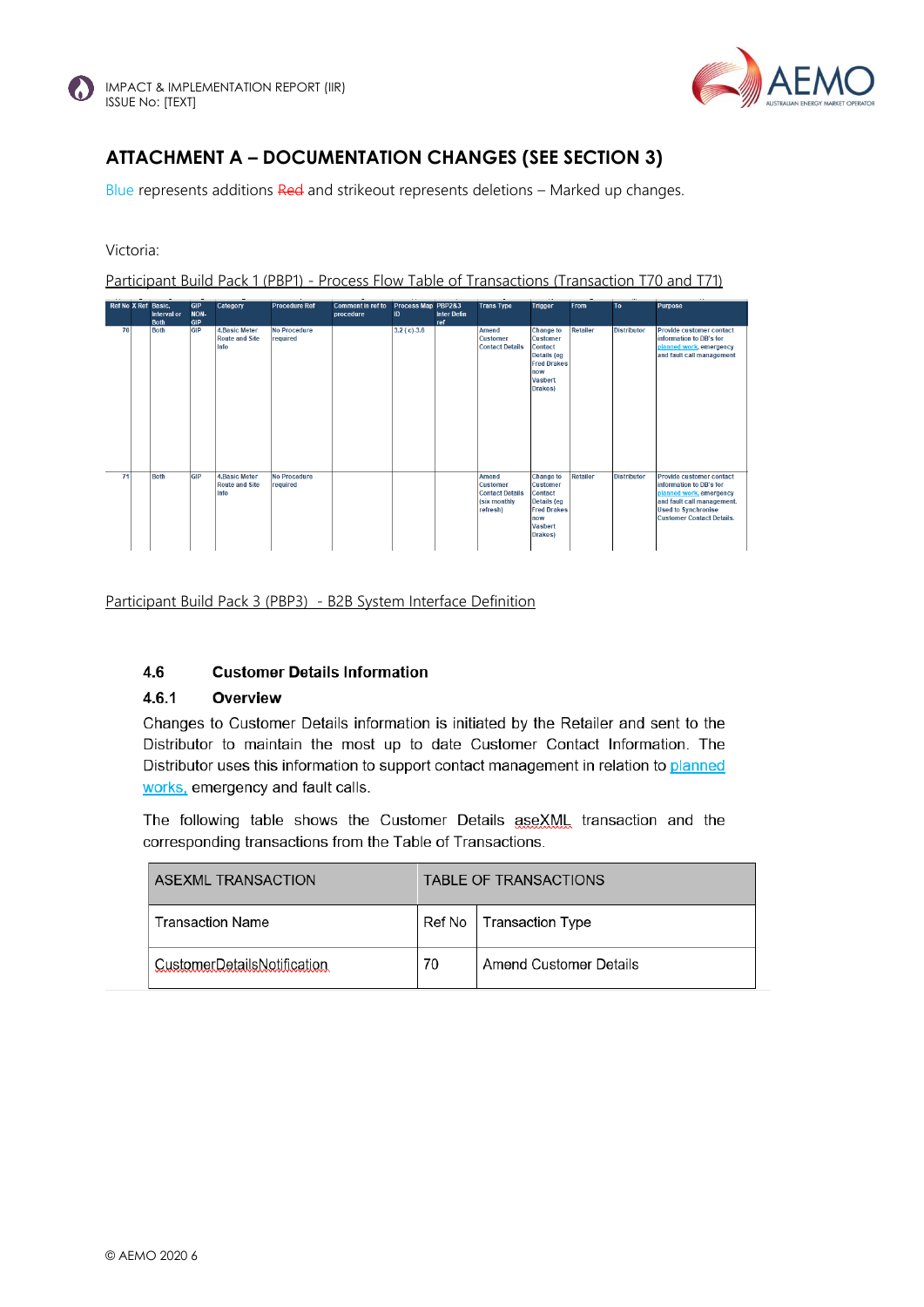



Gas Interface Protocol (Victoria)

# Gas Interface Protocol artefacts to take effect as of 29 September 2017TBA

| <b>REQUIREMENT</b>          | <b>DOCUMENTS</b>                                                                                                                                                              | <b>VERSION</b>                                          |
|-----------------------------|-------------------------------------------------------------------------------------------------------------------------------------------------------------------------------|---------------------------------------------------------|
| Retail Market<br>Procedures | Retail Market Procedures (Victoria)                                                                                                                                           | 14.0 (authorised<br>under the NGL and<br>NGR effective) |
| Participant Build<br>Pack 1 | Process Flow Table of Transactions<br>This contains: - Table of Transactions, Table of<br>Elements, List of Job Enquiry Codes, Address<br>Elements and MIRN and Meter states. | 3.56                                                    |
|                             | Process Flow Diagrams                                                                                                                                                         | 3.6                                                     |
|                             | CSV Data Format Specification                                                                                                                                                 | 3.4                                                     |
| Participant Build<br>Pack 2 | Participant Build Pack 2 Interface Definitions                                                                                                                                | 3.5                                                     |
|                             | Participant Build Pack 2 Usage Guide                                                                                                                                          | 3.1                                                     |
|                             | Participant Build Pack 2 Glossary                                                                                                                                             | 3.1                                                     |
| Participant Build<br>Pack 3 | Participant Build Pack 3 FRC B2B System<br>Specification                                                                                                                      | 3.1                                                     |
|                             | Participant Build Pack 3 FRC B2B System<br>Architecture                                                                                                                       | 3.2                                                     |
|                             | Participant Build Pack 3 Interface Definitions                                                                                                                                | 3.76                                                    |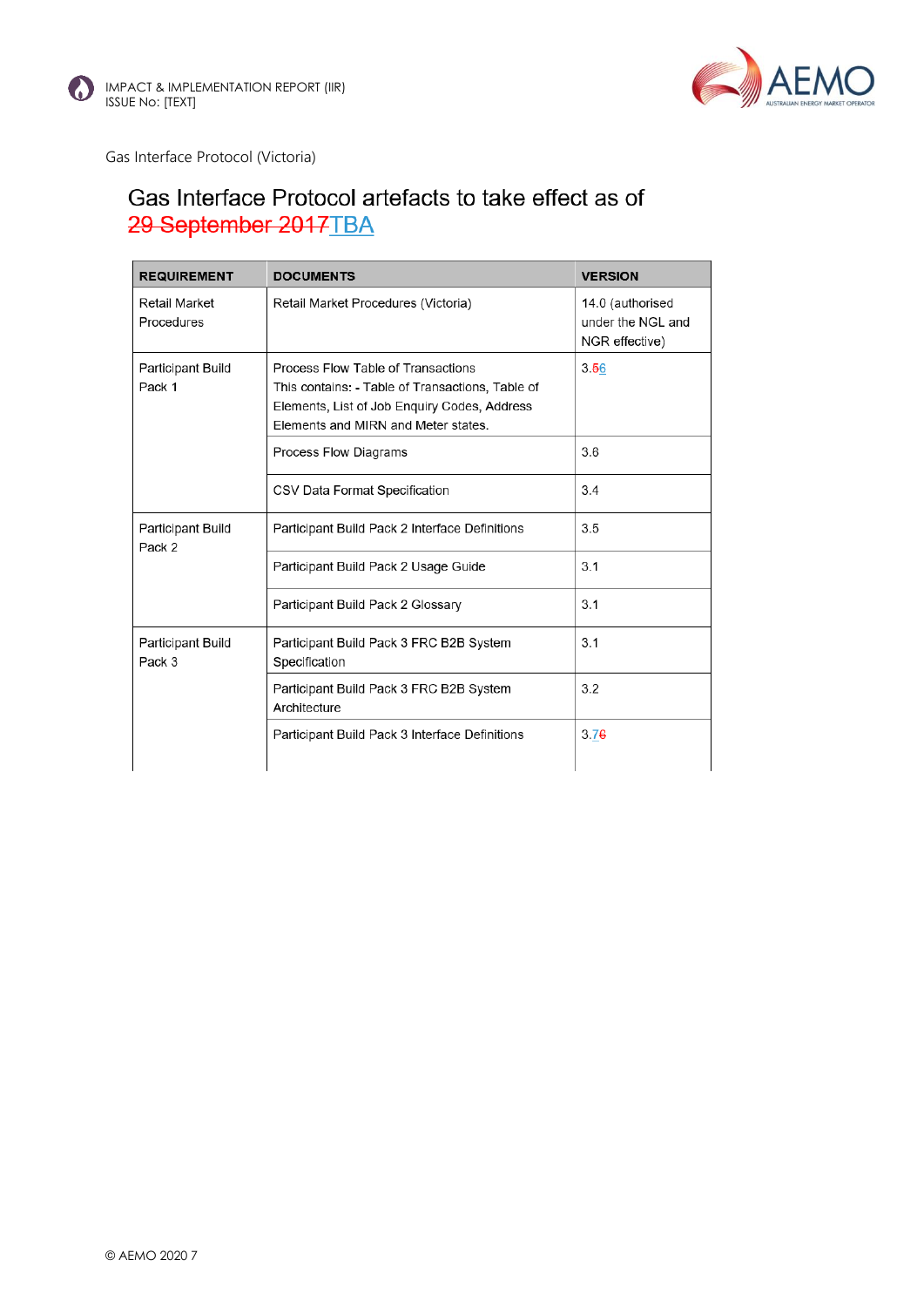



Queensland:

Gas Interface Protocol (Queensland)

# Gas Interface Protocol artefacts to take effect as of 1 October 2019TBA

| GIP Item #       | Category                                                                               | <b>Documents</b>                                                                                                                                                                                          | <b>Version</b> |
|------------------|----------------------------------------------------------------------------------------|-----------------------------------------------------------------------------------------------------------------------------------------------------------------------------------------------------------|----------------|
| 1                | Retail Market Procedures<br>(Queensland)                                               | Oueensland Retail Market Procedures                                                                                                                                                                       | 19.0           |
| 2                | Participants Build Pack 4                                                              | The Queensland Specific Participant Build Pack 4                                                                                                                                                          | 11.0           |
| 3                | Deleted                                                                                |                                                                                                                                                                                                           |                |
| 4                | Participant Build Pack 1                                                               | AEMO Process Flow Table of Transactions This<br>contains: - Table of Transactions, Table of<br>Elements, List of Job Enquiry Codes, Address<br>Elements and MIRN and Meter states.                        | 3.56           |
| 5                | Participant Build Pack 1                                                               | Process Flow Diagrams                                                                                                                                                                                     | 3.6            |
| 6                | Participant Build Pack 1                                                               | CSV Data Format Specification                                                                                                                                                                             | 3.4            |
| 7                | Participant Build Pack 2                                                               | Participant Build Pack 2 Interface Definitions                                                                                                                                                            | 3.5            |
| 8                | Participant Build Pack 2                                                               | Participant Build Pack 2 Usage Guide                                                                                                                                                                      | 3.1            |
| 9                | Participant Build Pack 2                                                               | Participant Build Pack 2 Glossary                                                                                                                                                                         | 3.1            |
| 10 <sup>10</sup> | Participant Build Pack 3                                                               | FRC B2B System Specification                                                                                                                                                                              | 3.1            |
| 11               | Participant Build Pack 3                                                               | FRC B2B System Architecture                                                                                                                                                                               | 3.2            |
| 12               | Participant Build Pack 3                                                               | Interface Definitions                                                                                                                                                                                     | 3.76           |
| 13               | Guidelines for Development of<br>A Standard for Energy<br>Transactions in XML (aseXML) | The Guidelines for Development of A Standard<br>for Energy Transactions in XML (aseXML) which<br>participants have subscribed to for Victorian Gas<br>is available from<br>http://www.aemo.com.au/asexml/ | 4.1            |

#### NSW/ACT:

Because Participant Build Pack 5 and 6 calls up the same provision described in Participant Build Pack 3 (PBP3) - B2B System Interface Definition, the change made to that document applies to PBP5 and PBP6.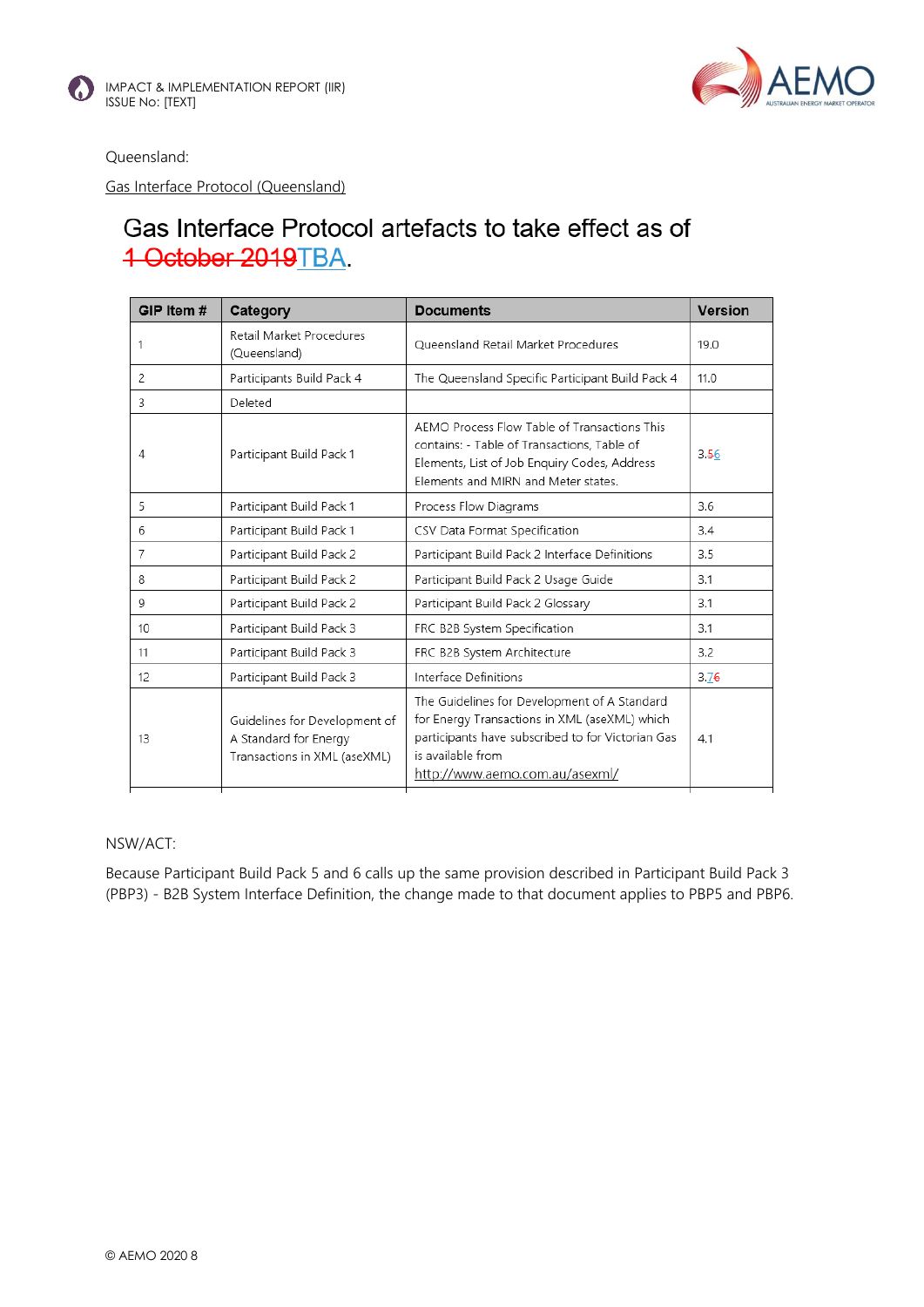

![](_page_8_Picture_2.jpeg)

SA:

FRC B2B System Interface Definition (extract of section 4.6.1)

#### 4.6. Customer Details Information (SA Only)

#### 4.6.1. Overview

Changes to Customer Details information is initiated by the User and sent to the Network Operator to maintain the most up to date Customer Contact Information. The Network Operator uses this information to support contact management in relation to planned works, emergency and fault calls.

The following table shows the Customer Details aseXML transaction and the corresponding transactions from the Table of Transactions.

| aseXML Transaction          | Table of Transactions |                           |  |
|-----------------------------|-----------------------|---------------------------|--|
| Transaction Name            |                       | Ref No   Transaction Type |  |
| CustomerDetailsNotification | 70                    | Amend Customer Details    |  |

This business transaction will be mapped to the "CUST" Transaction Group in aseXML.

The transaction has been defined below.

4.6.2 Amend Customer Details

#### Specification Pack – Usage Guide

SPECIFICATION PACK USAGE GUIDELINES

![](_page_8_Picture_15.jpeg)

#### 2. Overview of the AEMO Specification Pack

The following table provides an overview of the AEMO Specification Pack. The documents are provided in a directory structure as follows:

| <b>Main Directory</b> | Sub-Directory                                                      | Documents                                                                          | Version      |
|-----------------------|--------------------------------------------------------------------|------------------------------------------------------------------------------------|--------------|
| Specification Pack    | 1. Usage Guidelines                                                | Specification Pack Usage<br>Guidelines                                             | 8.42         |
|                       | 2. Interface Control<br>Document (ICD)                             | Interface Control Document                                                         | 5.0          |
|                       | 3. B2B System<br>Interface Definitions                             | FRC B2B System Interface<br>Definitions                                            | 4.67         |
|                       | 4. Transport Layer                                                 | FRC B2M-B2B Hub System<br>Specifications<br>FRC B2M-B2B Hub System<br>Architecture | 3.8<br>3.6   |
|                       | 5. CSV File Format                                                 | FRC CSV Data Format<br>Specification                                               | 3.3          |
|                       | 6. Connectivity and<br><b>Technical Certification</b><br>(WA Only) | Connectivity Testing and<br>Technical Certification (WA<br>Only)                   | 3.7          |
|                       | 7. Readiness Criteria<br>(WA Only)                                 | Readiness Criteria (WA Only)                                                       | 2.3          |
|                       | 8. Service Order                                                   | <b>B2B Service Order</b>                                                           | 2. 3 and 3.3 |